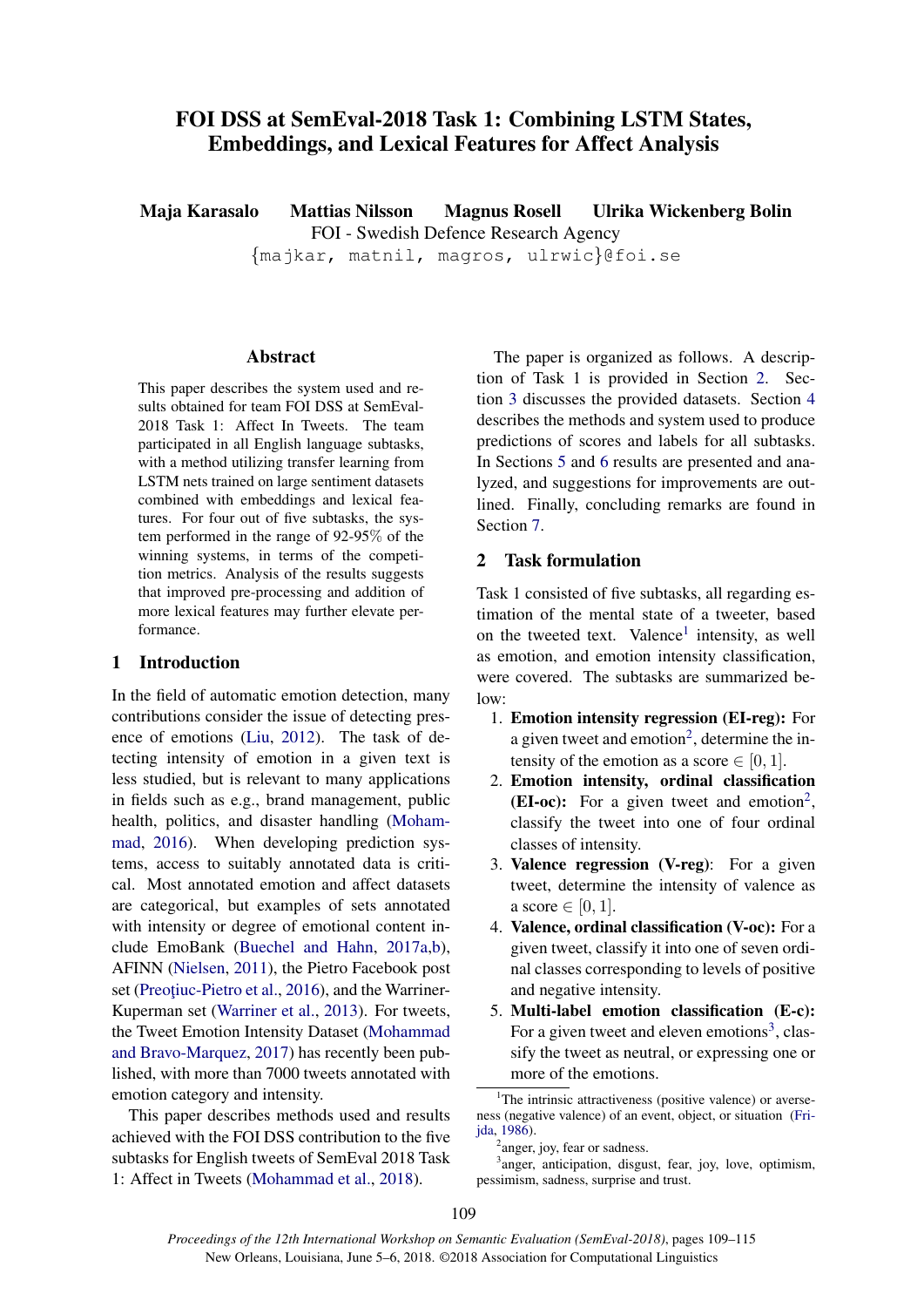| <b>Subtask</b> | Train | Val. | <b>Test</b> |
|----------------|-------|------|-------------|
| EI anger       | 1701  | 388  | 1002        |
| EI fear        | 2252  | 389  | 986         |
| EI joy         | 1616  | 290  | 1105        |
| EI sadness     | 1533  | 397  | 975         |
| V              | 1181  | 449  | 937         |
| $E-c$          | 6838  | 886  | 3259        |

Table 1: Number of tweets in the datasets for different subtasks. The sets for EI-reg and EI-oc were identical, as was also the case for V-reg and V-oc.

### 3 Data

The dataset made available for Task 1 was the AIT Dataset (Mohammad and Kiritchenko, 2018). For each subtask, labeled datasets for training and validation were released for the prediction system development phase. Intensity scores were roughly normally distributed, and ordinal classes were defined as intervals for the scores. Unlabeled test data was later released for the evaluation phase. Table 1 gives a brief overview of the data. Details on the data and annotation can be found in (Mohammad et al., 2018) and (Mohammad and Kiritchenko, 2018).

In addition to the test data, an unlabeled "mystery" set of 16937 short texts was provided for the regression subtasks. The task organizers asked that participants in these subtasks use their existing systems to produce predictions for the mystery set as well, and the results were used to perform a bias analysis. This is further discussed in Section 5.4.

## 4 Method

Initially, the team focused on Subtask 4 (V-reg). Several different approaches were explored, and evaluated using the official competition metric, the Pearson Correlation Coefficient (PCC) with gold ratings. The combination of methods found to have the best performance on the V-reg task was chosen. The approach is described in Sections 4.1 - 4.3. Contributions to Subtasks 1, 2, 3 and 5 were constructed by altering the final stage model to fit each task, and tuning the hyperparameters for best performance.

### 4.1 Pre-processing

We performed some rudimentary pre-processing of the tweets prior to feature extraction. Following the findings reported in (Zhao, 2015) we expanded negations such as "can't" and "n't" etc., into "cannot" and "not". The hashtag character # was also removed and we replaced user names and links with "usr" and "http://url", respectively. We finally mapped unicoded emoticons into their associated emoticon text description <sup>4</sup>.

## 4.2 Feature Extraction

The small amount of labeled data prevented us from automatically discovering optimal features for the different tasks. Instead, we utilized transfer learning techniques (i.e., reusing a model trained on a different but related task where more data is available) and classical natural language processing features. Three different methods were used to extract features from the tweet sets; two using variants of Long Short-Term Memory (LSTM) nets obtained by training on large sentiment datasets and extracting the internal model states, and one utilizing the Weka Affective Tweets package. The feature vectors from each of the methods described below were then concatenated to form one 5265 dimensional feature vector for each tweet.

#### 4.2.1 Sentiment Neuron

In (Radford et al., 2017), the authors consider the problem of predicting the next character in a text given the preceding characters. More specifically, they predict next byte (each UTF-8 encoded character constitutes one to four bytes) from the previous bytes using a single layer multiplicative LSTM (Krause et al., 2016) with 4096 states. The model was trained using 82 million Amazon product reviews amounting to 38 billion bytes of training data. The authors show state-of-the-art (or close to state-of-the-art) sentiment classification performance on four different datasets when training a logistic regression classifier with the model's states as feature vector. Because of the reported strong predictive quality of the model's state we used that as one of the feature vectors for our method. We used the authors code for feature extraction available on github  $5$ .

#### 4.2.2 Bidirectional-LSTM

Tweets can often be quite different from typical text seen in novels, news, or product reviews.

<sup>4</sup> https://apps.timwhitlock.info/emoji/tables/unicode#block-6a-additional-emoticons

<sup>5</sup> https://github.com/openai/generating-reviewsdiscovering-sentiment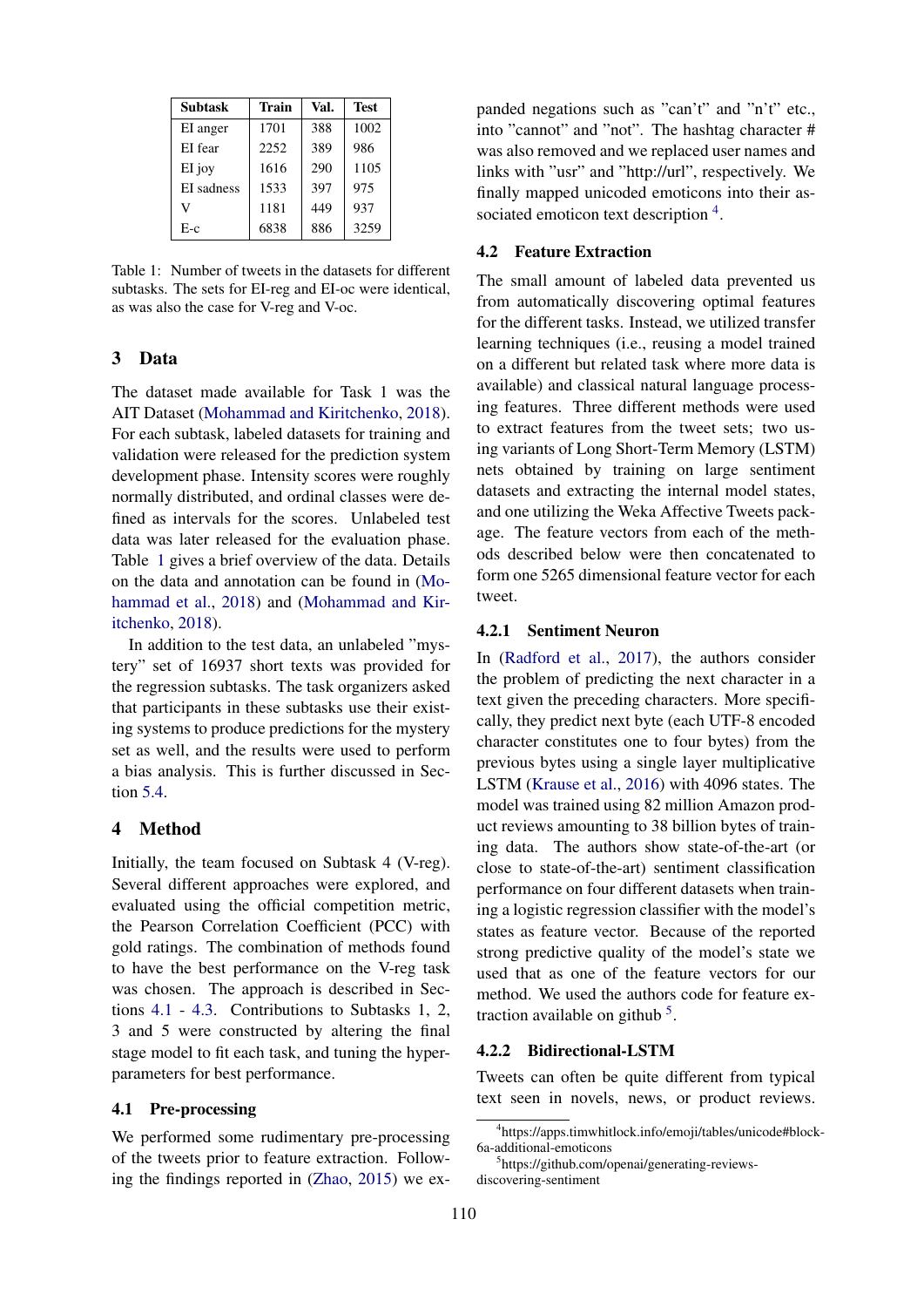The short messages commonly contain intentional misspelling to express affects (e.g., happpppyyy), hashtags (e.g., #love), and emoticons (e.g., :-)). One option to capture the specific characteristics of tweets would be to fine-tune the sentiment neuron model described in the previous section using twitter data. We did not explore this direction in this work. Instead, in an attempt to directly capture affects, we trained (from scratch) a bidirectional LSTM on a sentiment labeled (two classes; positive and negative sentiment) twitter dataset <sup>6</sup>. The dataset contains 1.5 million tweets and we used 90% for training and 10% for validation. We used a bidirectional LSTM with 512 states in each direction (1024 in total). The input characters were first mapped to integers and subsequently fed to the embedding front-end (where an integer to a dense 64 dimensional embedding is learned) of the bidirectional LSTM. A dropout of 50% was used during the training for the sentiment prediction. The model achieves approximately 85% classification accuracy on the validation set. Similar to the sentiment neuron's multiplicative LSTM we use the bidirectional LSTM's state as a feature vector.

## 4.2.3 Weka Affective Tweets filters

A combination of tweet-level filters from the Weka Affective Tweets package (Mohammad and Bravo-Marquez, 2017) was used as the third part of the feature extraction method. These filters produce embeddings and lexical features, e.g. counts of positive and negative sentiment words, from systems such as the NRC-Canada System<sup>7</sup>.

To evaluate contributions from different filters, the final stage model (Section 4.3) was run using their resulting feature vectors for the V-reg dataset as input. For combinations of filters, the resulting feature vectors were concatenated and run through the final stage model. Details of this evaluation can be found in Section 5.1

#### 4.3 Final stage

For each of the different subtasks we trained a fully connected neural network with two hidden layers mapping the input feature vector (i.e., the concatenation of the feature vectors described in Sections 4.2.1 - 4.2.3) to the target value, class, or

classes. The activation function for the two hidden layers was tanh and the activation functions for the output layer were set to linear, softmax, and sigmoid for the V-reg/EI-reg, V-oc/EI-oc, and E-c subtasks, respectively.

The Adam optimizer (Kingma and Ba, 2015) was used for the classification subtasks with categorical cross-entropy loss for the V-oc/EI-oc subtasks and binary cross-entropy loss for the E-c subtask. For the regression subtasks of V-reg and EI-reg we used mean squared error as loss function and the ADADELTA optimizer (Zeiler, 2012). However, the performance difference between Adam and ADADELTA was minor in our regression subtasks.

We used L2-regularization on the parameters of the hidden layers. For each subtask, the hyperparameters (i.e., the penalty and the layer sizes) of the neural network were found by a grid search evaluating the PCC (or the Jaccard similarity score for E-c subtask) on the validation data.

The hyper-parameter search range was  $[0.001, 0.05]$  for the penalty and  $[5, 80]$  for the two layer sizes. Many configurations with quite different hyper-parameter values resulted in very similar scores. E.g., for the V-reg subtask the configurations<sup>8</sup> (0.03,10,15), (0.03,15,40), and (0.0096,70,35) all resulted in PCCs in the range 0.841-0.846.

## 5 Results

In this section we present a performance analysis of the set of features used, as well as results on the different subtasks.

#### 5.1 Feature evaluation

To assess the quality of the feature vectors described in Section 4.2 we computed the PCC on the V-reg subtask using the validation data. For each set of features listed in Table 2 we performed a hyper-parameter search to find the parameters of the final stage model maximizing the PCC (cf. Section 4.3).

As seen in Table 2 the features provided by the Weka Affective Tweets package have the strongest individual predictive power. From the Weka filters, the feature combination chosen to be included in the combined method was  $W_E + W_{SS} + W_L$ , which produced the highest PCC during evaluation.

<sup>6</sup> http://thinknook.com/twitter-sentiment-analysistraining-corpus-dataset-2012-09-22/

<sup>7</sup> http://saifmohammad.com/WebPages/NRC-Canada-Sentiment.htm

 $\text{8}$ configuration = (penalty, layer 1 size, layer 2 size)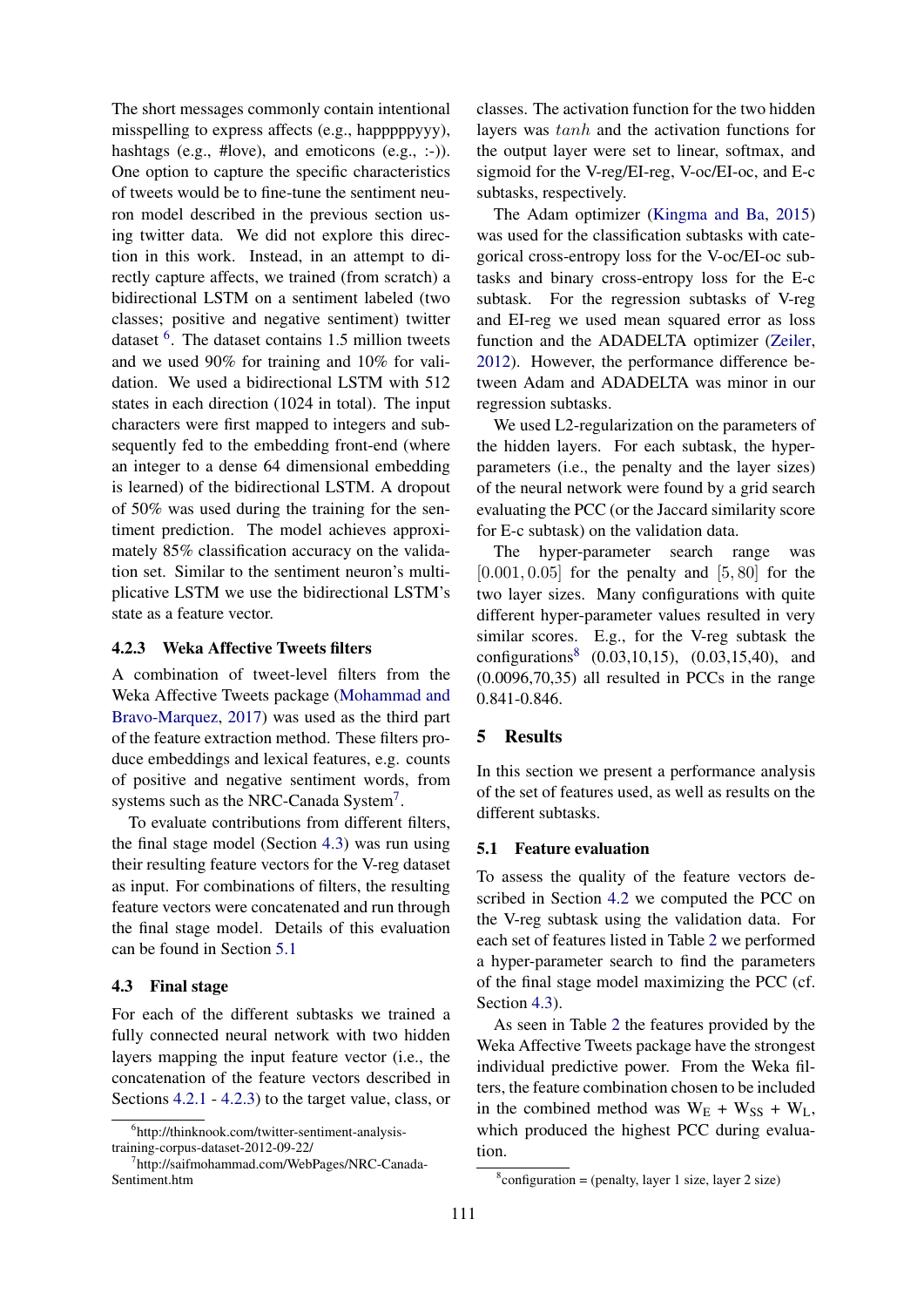| <b>Features</b>                                                | <b>PCC</b> |  |
|----------------------------------------------------------------|------------|--|
| Weka                                                           |            |  |
| TweetToEmbeddings $(W_{E})^9$                                  | 0.665      |  |
| TweetToEmbeddings $400$ (W <sub>E400</sub> ) <sup>10</sup>     | 0.702      |  |
| TweetToSentiStrength $(W_{SS})$                                | 0.675      |  |
| TweetToLexicon $(W_L)$                                         | 0.790      |  |
| TweetToInputLexicon $(W_{II})$                                 | 0.687      |  |
| $W_{E} + W_{SS} + W_{L}$                                       | 0.800      |  |
| $W_{\rm E}$ + $W_{\rm SS}$ + $W_{\rm I}$ + $W_{\rm II}$        | 0.797      |  |
| $W_{F400} + W_{SS} + W_L$                                      | 0.795      |  |
| Sentiment Neuron (SN)                                          | 0.767      |  |
| <b>Bi-LSTM</b>                                                 | 0.738      |  |
| $SN + Bi-LSTM$                                                 | 0.818      |  |
| $Bi$ -LSTM + W <sub>E</sub> + W <sub>SS</sub> + W <sub>L</sub> | 0.820      |  |
| $SN + W_E + W_{SS} + W_L$                                      | 0.838      |  |
| $SN + Bi-LSTM + W_E + W_{SS} + W_L$                            | 0.846      |  |

Table 2: V-reg validation set: PCC of valence intensity score predictions with gold scores for the different feature vector combinations.

Although the sentiment neuron is not trained on Twitter specific data it still shows good performance. The bidirectional LSTM has the weakest performance but still has a positive impact on the final score.

## 5.2 Results on validation and test data

The official competition metric was PCC for Subtasks 1-4, but as Subtask 5 was a multi-label classification task, the metric used was multi label accuracy, or Jaccard similarity score. The PCC/Jaccard similarity score for validation and test data for the FOI DSS system is presented in Table 3. For the regression tasks, the system's performance on the test data is close to the validation data results. For the classification tasks, the gap between validation and test scores is somewhat larger, indicating that the model may be biased for the validation data.

The team's ranking in different subtasks varied from 6 (out of 46 and 35 teams, respectively) for EI-reg and V-oc, to 11 of 37 for EI-oc. For Subtasks 1,3,4, and 5 the scores of our system was in the range of 92-95  $\%$  of the winning result on each subtask. The weakest performance was observed on Subtask 2 (EI-oc), with a PCC corresponding

| <b>Subtask</b> | <b>Validation</b> | <b>Test</b> | <b>Baseline</b> (Test) |
|----------------|-------------------|-------------|------------------------|
| $EI-reg$       | 0.739             | 0.737       | 0.520                  |
| EI-oc          | 0.636             | 0.590       | 0.394                  |
| V-reg          | 0.846             | 0.831       | 0.585                  |
| V-oc           | 0.818             | 0.777       | 0.509                  |
| E-c            | 0.554             | 0.544       | 0.442                  |

Table 3: PCC/Jaccard similarity score on validation and test data for the FOI DSS system for all English subtasks of Task 1. The performance of the organizers' SVM unigrams baseline model on the test data is provided for comparison.

to 84  $\%$  of winning PCC. Figure 1 shows results of the FOI DSS system compared to mean, median and max competition results for test data on all English subtasks.



Figure 1: PCC/Jaccard similarity score of test data score and label predictions with gold scores and labels for all English subtasks. FOI DSS results compared to mean, median and max results for all participating teams.

## 5.3 Error analysis on the V-reg subtask

As already mentioned, our method achieved a PCC of 0.831 for the V-reg subtask on the test data. Figure 2 shows the corresponding scatter plot of the estimated and gold valence. To get some insight into potential future improvements of our system it is of interest to do analysis of tweets having poor valence estimates.

Some of the tweets from the validation and test datasets with large absolute error between the estimated and gold valence are listed in Table 4. For the first validation set tweet our method predicted a fairly low valence whereas the gold score is fairly high. A possible explanation could be that our system has problems with the constructions

<sup>9</sup>The TweetToEmbeddingsFeatureVector filter using embeddings trained from the small default corpus, yielding a 100-dimensional feature vector. https://affectivetweets.cms.waikato.ac.nz. .

<sup>10</sup>The TweetToEmbeddingsFeatureVector filter using embeddings trained from the 10 million tweets of the Edinburgh corpus (Petrović et al., 2010), yielding a 400-dimensional feature vector.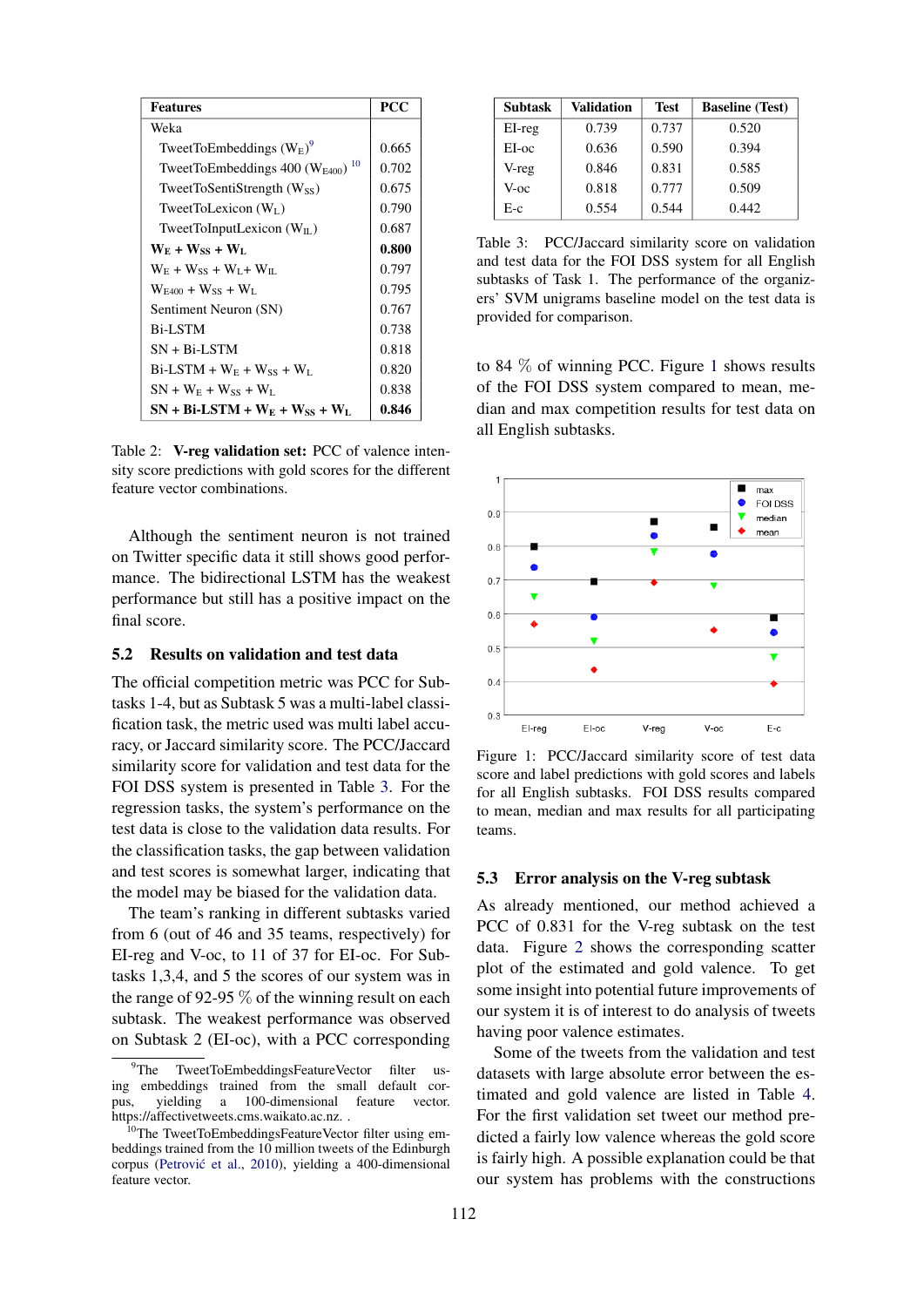

Figure 2: Scatter plot showing the estimated versus gold valence for the V-reg test dataset.

and concatenations such as B4, Thankful4all, and ImWakingUpHappyNot. Especially not properly splitting the last concatenation leaves the end of the tweet "dreading the day" which should result in a low valence.

The emoticon of the second validation tweet,  $\xF0\x9F\x98\xA4$ , is interesting. It depicts a face with steam coming out of the nostrils, which clearly signals anger, but the mapping<sup>4</sup> we used describes it (wrongly according to us) as "face with look of triumph". In the third tweet we failed to map the emoticon  $\xF0\x9F\xA4\xA3$ to words. The emoticon shows some sort of laughing creature.

The top two test set tweets in Table 4 had the largest prediction errors for this set. They were both predicted to have a lower valence than the gold score. Interestingly, they both contain the hashtag #blessed and include constructions using the word *not*, where, if the negation is missed, the sentiment of the tweet would change from positive to negative. Possibly, our method has trouble correctly interpreting the negation and also has failed to award enough importance to the positive sentiment word *blessed*. Since our pre-processing involved removing hashtag character #, added intensity expressed this way will not be captured.

Finally, the third test set tweet had a high predicted valence but a low gold score. This text contains both negative words and phrases such as *nervous* and *I could puke*, but also expresses laughter. It would seem our method has deemed the latter a marker of high valence, while a human reader

would probably interpret it as a nervous laughter, thus low valence, considering the context provided by the tweet as a whole.

#### 5.4 Mystery dataset and bias analysis

An analysis for inapproperiate gender and race bias in scoring and classifications was performed by the task organizers for the "mystery" dataset (Section 3). For most teams, the bias was small (below 3%) but statistically significant, in part likely due to biases in the AIT dataset. For the FOI DSS system, the biases were below average for EIjoy, EI-sadness and valence, and 1% or less for all datasets except gender bias for EI-fear (2.3%). Biases in the datasets used to train our LSTM models as well as in the lexicons used to extract lexical features may have contributed to biases in scoring and classification.

## 6 Discussion

Designing high performance regression and classification algorithms using only a small amount of labeled data is always a challenge. The variability in tweets is enormous, and thus, there is a major risk of over-fitting when designing and tuning the algorithms on the the very limited labeled datasets provided for the competition. We used transfer learning and classical NLP features to alleviate the problem. We believe further improvements can be made by reducing the noise of the dataset, features, and final prediction. In the following, we discuss some of these ideas.

#### 6.1 Pre-processing extensions

The error analysis in Section 5.3 indicates that the performance of our method could be improved by extending and refining the pre-processing. Splitting concatenations into separate words and addressing some common abbreviations would be one extension. Adjusting the emoticon lookup tables would be another.

#### 6.2 Weka filter combinations: robustness

The combination of Weka Affective Tweets filters used in the FOI DSS system,  $W_E + W_{SS} + W_L$ , achieved the highest PCC during evaluation (Section 5.1). However, as results for neural networks are hard to reproduce, it should be examined what combinations of filters on average perform better. Initial findings from two such evaluations conducted after the end of the competition are reported in this section: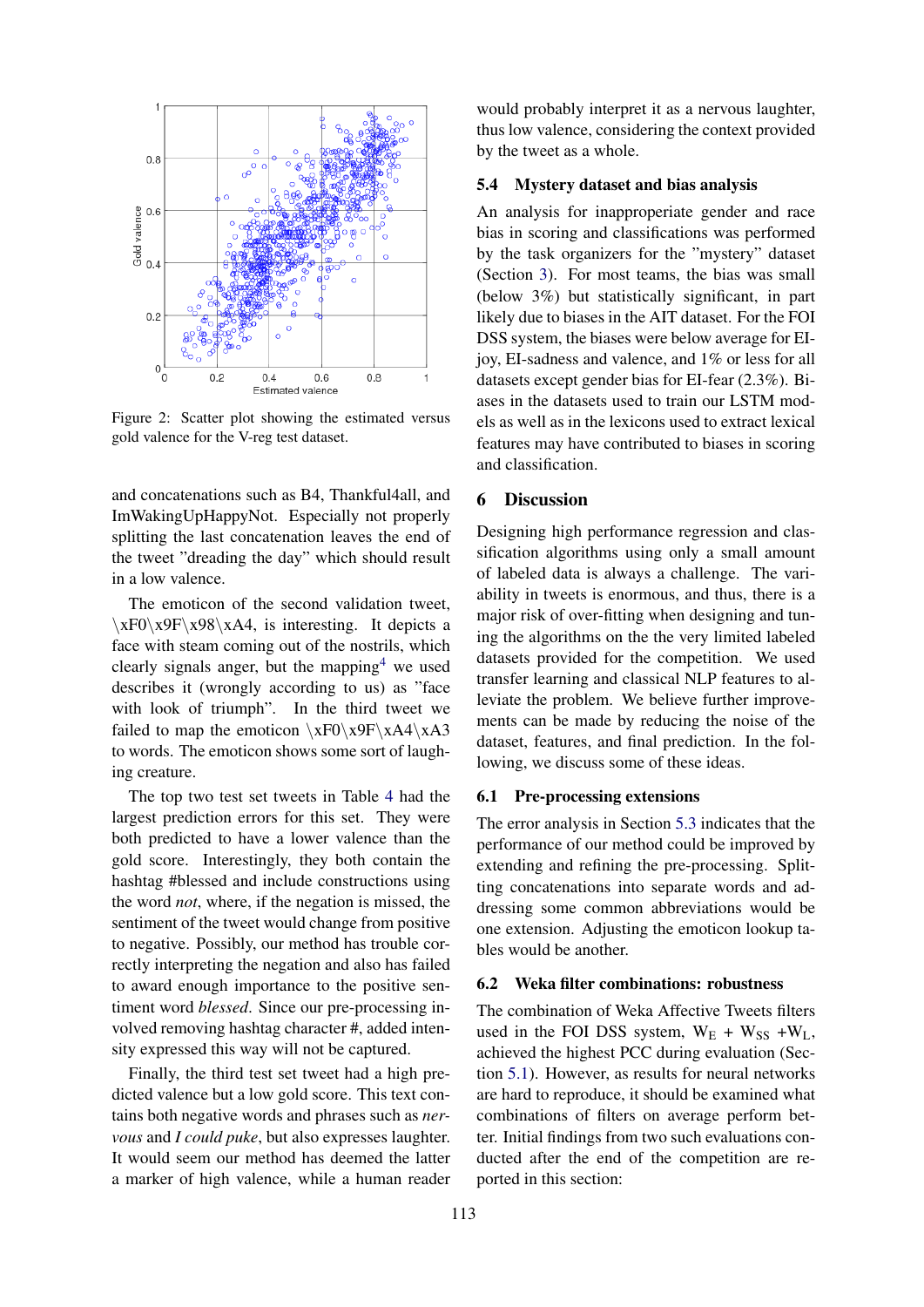| <b>Dataset</b>    | <b>Tweet</b>                                                                                                                                |       | Gold  |
|-------------------|---------------------------------------------------------------------------------------------------------------------------------------------|-------|-------|
| <b>Validation</b> | B4 I couldnt get out of bed or look in mirror Thankful 4 all<br>the support I have recieved here ImWakingUpHappyNot dreading theday         | 0.303 | 0.734 |
|                   | 3 and a half hour more $xF0\x9F\x98\xA4$ #EXO                                                                                               | 0.603 | 0.250 |
|                   | @TheEllenShow I follow you bc your TV show keeps me laughing $\xF0\x9F\xA4\xA3$ .<br>When you #startle your guest sitting on that couchbooo | 0.461 | 0.783 |
| <b>Test</b>       | i'll have my own apartment and not have to sneak alcohol into my dorm room<br>or worry about being loud #blessed                            | 0.349 | 0.823 |
|                   | mum got out of a rlly bad car crash completely not injured and i found a rlly sentimental<br>piece of jewellery i thought i'd lost #blessed |       | 0.643 |
|                   | I'm so nervous I could puke + my body temp is rising ha ha ha ha ha                                                                         | 0.845 | 0.422 |

Table 4: Tweets with large prediction errors for the valence validation and test sets.

- 1.  $W<sub>E400</sub>$ : When used on their own, the  $W<sub>E400</sub>$ filter, which utilizes a much larger corpus<sup>10</sup>, outperforms  $W_E$  (Table 2). Therefore it is of interest to compare performance of the two filters combined with  $W_{SS}$  and  $W_L$ .
- 2.  $W_{IL}$ : Using its default lexicon<sup>11</sup>, W<sub>IL</sub> produces 4-dimensional feature vectors. We wanted to investigate whether contributions from W<sub>IL</sub> on average increases performance.

The different vector combinations were input to the final stage model (Section 4.3) for 486 different hyper-parameter configurations, and the resulting PCC scores were compared. For 59% of the configurations,  $W_E + W_{SS} + W_L$  still performed better than  $W_{E400} + W_{SS} + W_L$ . It would therefore seem that the loss of features captured by the larger  $W<sub>F400</sub>$  vector is compensated for when combining the smaller  $W_E$  vector with  $W_{SS} + W_L$ .

However,  $W_E + W_{SS} + W_L + W_{IL}$  outperformed  $W_E + W_{SS} + W_L$  for 67% of the configurations. We may therefore conclude that including the  $W_{IL}$  filter would result in an overall more robust system.

## 6.3 Final stage: robustness

The purpose of the validation data is to measure generalization of the method. However, given the small dataset size there is as well an imminent risk of over-fitting against the validation data when searching for the optimal hyper-parameters. The latter might be the reason for the performance gaps between validation and test PCCs for the EIoc and V-oc subtasks in particular. Also, even when using the same hyper-parameter settings, the performance (in terms of PCC/Jaccard similarity score) of the final stage varies depending on the random initialization of the network parameters. Constructing an ensemble estimate, using multiple final stage models for each subtask, could perhaps be beneficial for the performance on the test set.

## 7 Conclusions

This paper presents the method and results for the FOI DSS contribution to SemEval-2018 Task 1. A major challenge with this task was the small amount of available labeled data. We utilized techniques such as transfer learning as well as classical NLP features. Our system used features from Weka Affective Tweets combined with two LSTM-state vectors. Fully connected neural networks with two hidden layers were used to map the features into the target outputs for each of the subtasks. For subtasks EI-reg, V-reg, V-oc, and Ec the PCC/Jaccard similarity score of our system was in the range of 92-95 % of the winning result. The weakest performance was observed on subtask EI-oc. Initial error- and robustness analysis indicates that performance might be enhanced by improved pre-processing of the tweets, and by including more lexical features. The difference between our results on validation and test data was larger for the emotion intensity classification subtasks than for the regression and emotion classification subtasks, which would be interesting to investigate further.

## Acknowledgments

We would like to thank Magnus Sahlgren for valuable input on the algorithmic design.

<sup>&</sup>lt;sup>11</sup>The NRC-AffectIntensity lexicon (Mohammad, 2017).